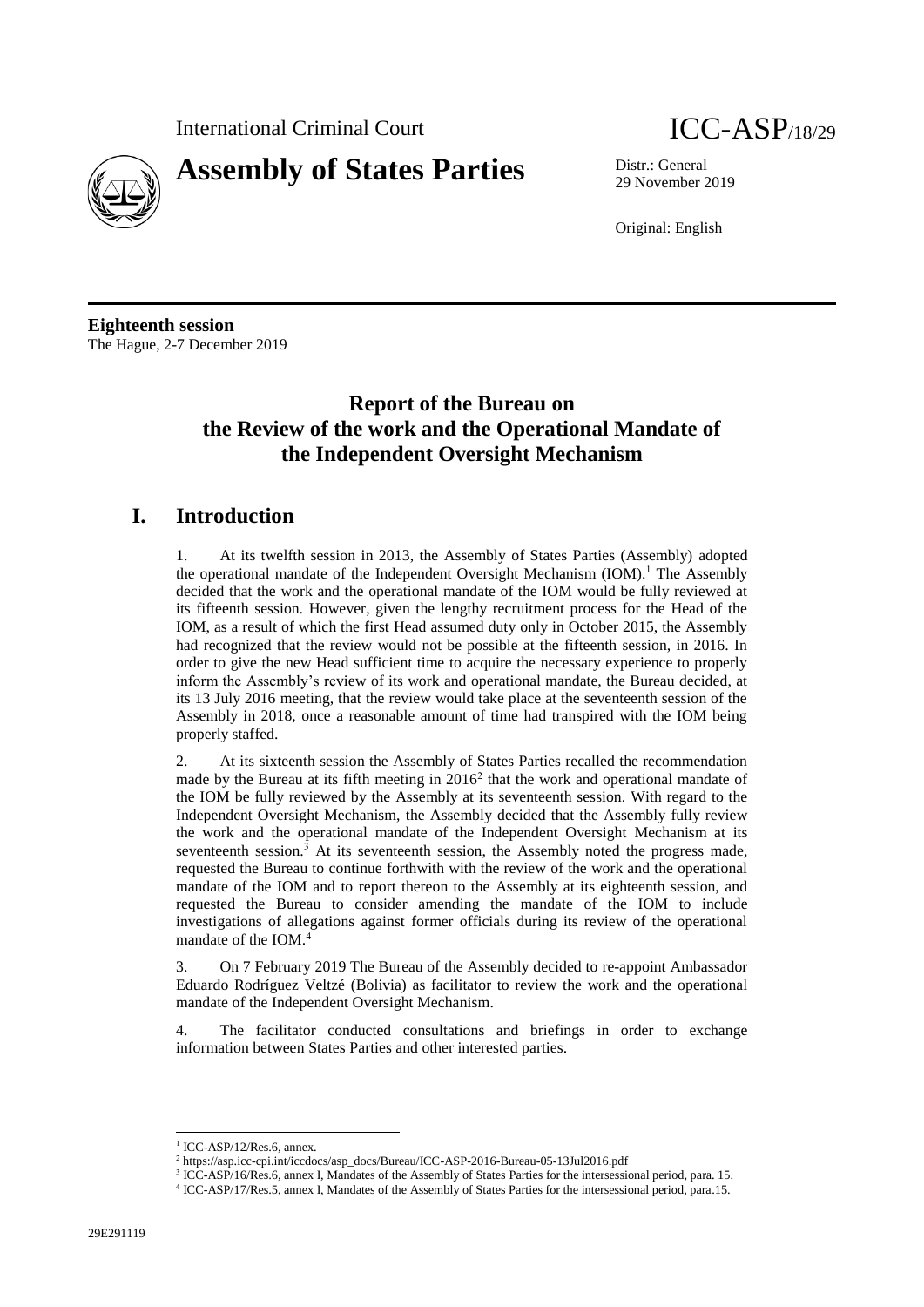# **II. Review of the work and the Operational Mandate of the Independent Oversight Mechanism**

5. In 2019, The Hague Working Group ("the working group") held four round of consultations on the review the work and the operational mandate of the Independent Oversight Mechanism (on 10 July, 12 September, 17 October and 6 November). The facilitation was open to States Parties, the IOM and the Court only, in full recognition of the Bureau decision of 18 October 2017 adopting the "Understanding on the participation of Observer States in meetings of the Assembly of States Parties".<sup>5</sup> At a request of a delegation the facilitator kept this issue under review.

6. During the meetings, the Head of the IOM briefed delegations on the work of the IOM and the possibilities for streamlining its mandate and its reporting obligations, including confidentiality issues, indicating that the IOM is not yet fully integrated into the framework of the Court and that there was room for improvement. The Head of the IOM also indicated that a three-level framework for the revision of the IOM could focus on: (i) streamlining the IOM's mandate, with its purpose and mission more focused on higherlevel investigations, and the IOM's powers (given to it by the Assembly of States Parties) and any limits thereto; (ii) developing more operational-level provisions in a Court-level document, outlining in particular the ICC personnel rights and responsibilities of staff of the Court; and (iii) creating standard operational procedures delineating the obligations of all organs to fully cooperate with the IOM and providing safeguards with respect to prosecutorial discretion and judicial independence, taking into account confidentiality issues.

7. With regard to reporting obligations, it was proposed that the Head of the IOM would report to the Bureau every six months rather than every quarter, with an annual report to the Assembly containing the number, type and other details of cases received throughout the year, as well as the outcome of investigations and preliminary assessments, and any follow up action taken at the time. Such reports would not disclose the names of relevant parties involved and would respect staff members' rights, including privacy. The Head of the IOM indicated that such line of reporting was very much in line with similar bodies within the United Nations system.

8. Regarding the operational independence of the IOM and its accountability the Head of the IOM noted the formal supervisory function of the President of the Assembly as well as the administrative reporting line to the Registrar on issues related to human resources, procurement and budget, among others. He indicated that consultations took place with the Registry in order to formalize the limits on administrative reporting obligations while respecting the independence of the IOM.

9. The Head of the IOM noted with regard to the investigation function of the IOM the importance of better defining the IOM's investigative powers and highlighted the need to have robust confidentiality provisions and a commitment to protecting sources of allegations. He further noted the need to define the IOM's investigative jurisdiction, i.e. whether the IOM should be the exclusive body for investigations of misconduct, given the different existing investigative jurisdictions between and within the Court's system and the IOM, and issues of exclusive, primary and concurrent jurisdictions. He noted that the inspection and evaluation functions of the IOM are currently under-utilized and have some overlap with other internal oversight mechanisms of the Court.

10. The Head of the IOM also noted the concurrent jurisdiction between the IOM and the Disciplinary Advisory Board in certain issues, for example harassment cases. In his view such concurrent jurisdiction should be eliminated, and he suggested that the Disciplinary Advisory Board could play a role in the disciplinary process after the IOM investigations are finalized. With regard to potential overlap between the IOM and the Office of Internal Audit the head of the IOM indicated that although there is potential for overlap, in practice there has not been and he did not anticipate duplication of work as good communication and coordination practices exist between the two bodies. He added that they are currently exploring possibilities for working together and resolving issues related to

 $\overline{a}$ 

<sup>5</sup> https://asp.icc-cpi.int/iccdocs/asp\_docs/Bureau/ASP2017-Bureau06-decision-ENG-ObsvrStates.pdf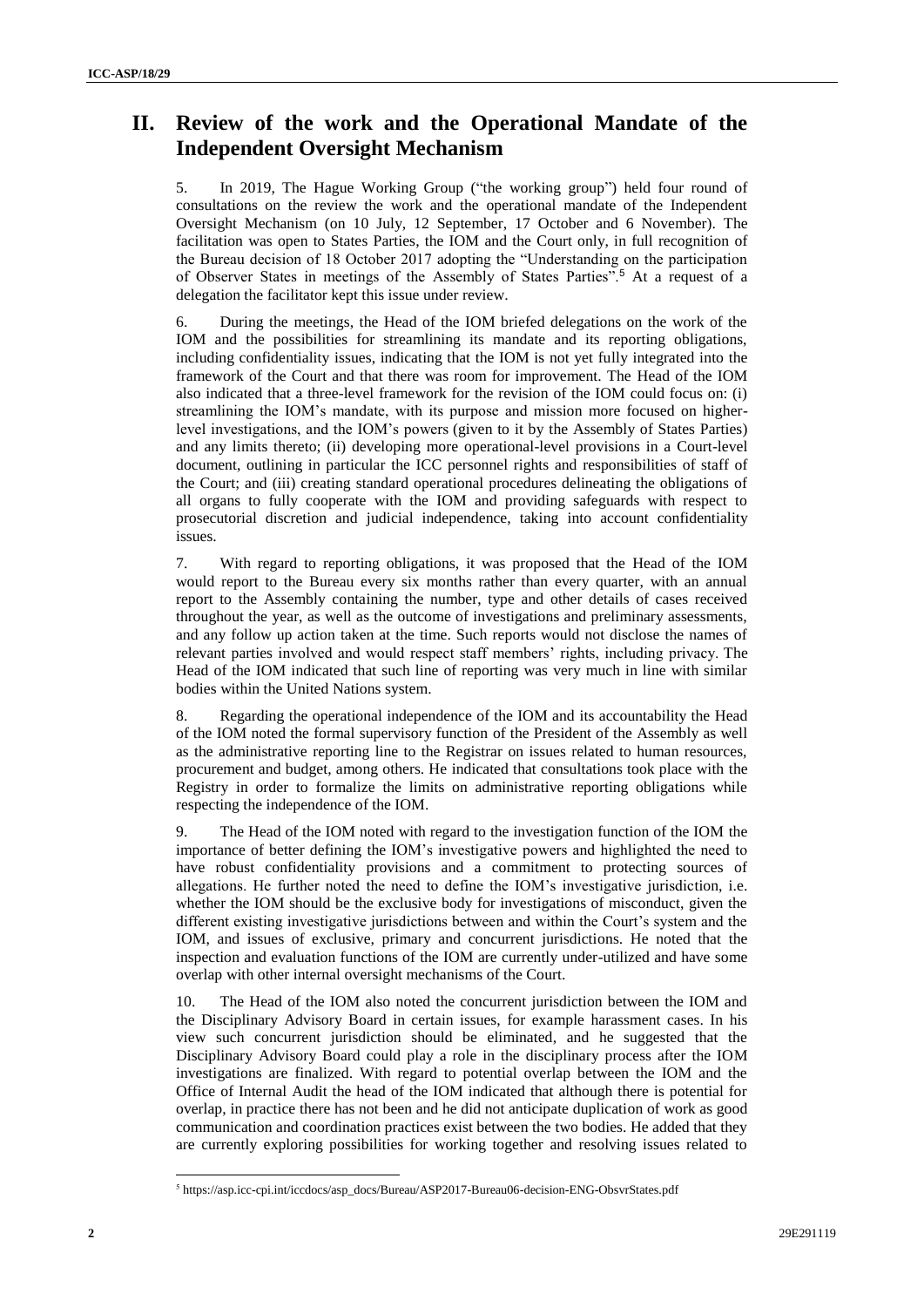ownership of the process and the respective reporting responsibilities towards the Assembly.

11. The Head of the IOM raised the issue of determination of jurisdiction when the Head of the IOM and a Head of a Court organ disagree, and suggested that the President of the Assembly could mediate in such situations. Additional issues raised included the different interpretations by Court organs of the same administrative instructions, the roles of internal oversight bodies and the need to better streamline their mandates and procedures.

12. The organs of the Court addressed a question from the facilitator with regard to the matter related to the creation of a code of conduct for the Court. In their response they indicated that the Court has no Court-wide code of conduct but that due to the specific nature of different professions and positions within the organization the Court already has specialized codes of conduct (such as the Code of Judicial Ethics for Judges,<sup>6</sup> the Code of Conduct for Counsel,<sup>7</sup> the Code of Conduct for staff of the Court,<sup>8</sup> the Code of Conduct for the Office of the Prosecutor<sup>9</sup> and other Codes for specialized staff such as investigators). These were in line with international standards when compared to other courts and tribunals. The working group encouraged the Court to continue working on this matter.

13. The Head of the IOM noted that the proposed amendments were aimed at streamlining the work of the IOM, its reporting obligations, its operational independence and its investigatory powers.The amendemdts also covered some confidentiality issues as well as the accountability of the IOM itself. He indicated that these changes were based on best practices from other comparable United Nations organizations. He also addressed the issue of capacity of the office to carry out its mandate.

14. The Head of the IOM noted that the proposed amendments dealing with IOM investigative powers had a particular emphasis on making the IOM the sole recipient of complaints/allegations. In a situation when the IOM decides not to investigate the issue it would send it back to the respective Head of organ for them to take the appropriate measures. The proposed amendments would give the IOM a more proactive role by presenting a list of topics for evaluations for the Assembly to decide. He noted that special attention was given to coordination with the Office of Internal Audit to avoid duplication of work.

15. Regarding the integration of the IOM in the regulatory framework of the Court, the Head of the IOM indicated that he had conducted discussions with the Court organs to address some ambiguities in outdated internal Court documents which existed before the establishment of the IOM in 2019, in particular issues regarding the mandate of the IOM and follow up measures/disciplinary actions following the findings of the IOM. He also clarified that the IOM is not involved in the decision on any disciplinary action, which was up to the Head of organ.<sup>10</sup> The IOM can however, collaborate if some clarifications are needed, for example with regard to its investigation process or its findings.

16. The Office of the Prosecutor and the Registry provided written comments on the draft proposal by the IOM. At the 17 October meeting of the facilitation, the President of the Court, Judge. Chile Eboe-Osuji, made an oral presentation in which he commented on the proposed amendments for the IOM. In his presentation the President of the Court noted that proposing to enlarge the powers of the IOM could result in further significant erosion of judicial independence, recalling that the IOM is a subsidiary body of the Assembly. He concluded his intervention by noting that the best approach would be for the establishment of a Judicial Council, which would, inter alia, take over the function of inquiries into

D3AC4CFDD644/140141/ICCBD020105\_En.pdf

<sup>7</sup> [https://www.icc-cpi.int/NR/rdonlyres/BD397ECF-8CA8-44EF-92C6-](https://www.icc-cpi.int/NR/rdonlyres/BD397ECF-8CA8-44EF-92C6-AB4BEBD55BE2/140121/ICCASP432Res1_English.pdf) [AB4BEBD55BE2/140121/ICCASP432Res1\\_English.pdf](https://www.icc-cpi.int/NR/rdonlyres/BD397ECF-8CA8-44EF-92C6-AB4BEBD55BE2/140121/ICCASP432Res1_English.pdf)

[https://www.icc-cpi.int/resource-](https://www.icc-cpi.int/resource-library/Vademecum/Code%20of%20Conduct%20for%20Staff%20Members.PDF)

<sup>9</sup> The Code was promulgated in 2013 and is applicable to all OTP staff and elected officials[: https://www.icc](https://www.icc-cpi.int/iccdocs/oj/otp-COC-Eng.pdf)[cpi.int/iccdocs/oj/otp-COC-Eng.pdf](https://www.icc-cpi.int/iccdocs/oj/otp-COC-Eng.pdf)

<sup>6</sup> [https://www.icc-cpi.int/NR/rdonlyres/A62EBC0F-D534-438F-A128-](https://www.icc-cpi.int/NR/rdonlyres/A62EBC0F-D534-438F-A128-D3AC4CFDD644/140141/ICCBD020105_En.pdf)

[library/Vademecum/Code%20of%20Conduct%20for%20Staff%20Members.PDF](https://www.icc-cpi.int/resource-library/Vademecum/Code%20of%20Conduct%20for%20Staff%20Members.PDF)

In response to paragraph 140 of resolution ICC/ASP/17/Res.5, the Office of the Prosecutor submitted on 13 November 2019 an interim report thereon (ICC-ASP/18/INF.5). The report indicated that a Court-wide report, outlining the measures already in place as well as the steps taken and planned to further strengthen the professional and ethical framework for elected officials, would be submitted to the Assembly at its nineteenth session.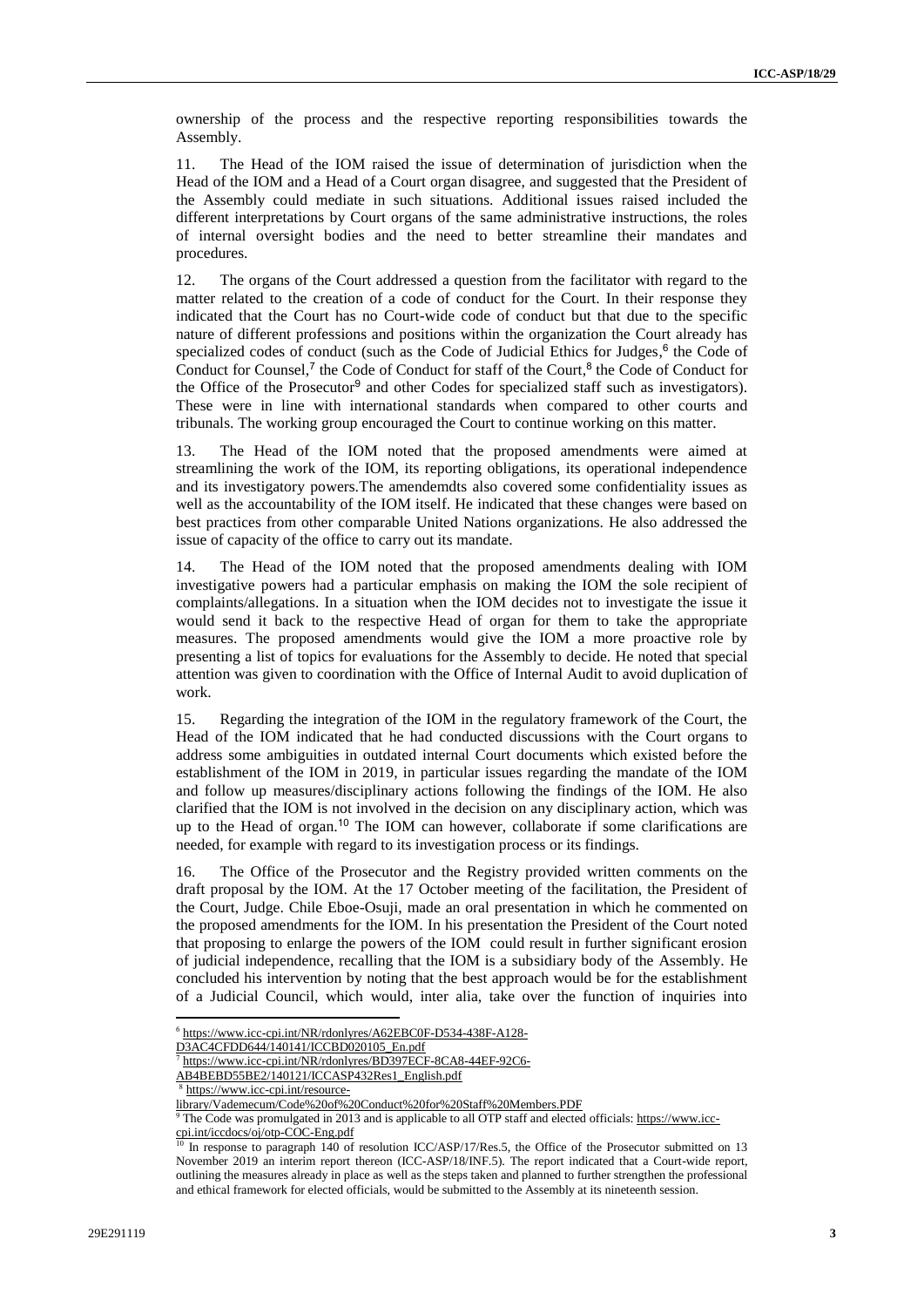complaints against judges and elected officials, and indicated that he would submit a proposal thereon.

17. In response to paragraph 140 of resolution ICC/ASP/17/Res.5, on 13 November 2019 the Office of the Prosecutor submitted an interim report thereon.<sup>11</sup> The interim report indicated that a Court-wide report, outlining the measures already in place as well as the steps taken and planned to further strengthen the professional and ethical framework for elected officials, would be submitted to the Assembly at its nineteenth session. Given the date of the submission the Hague Working Group did not have time to consider the report.

## **III. Recommendations**

18. The recommendations annexed to this report are submitted via the Bureau for the consideration of the Assembly.

 $\overline{a}$ 

<sup>&</sup>lt;sup>11</sup> ICC-ASP/18/INF5.